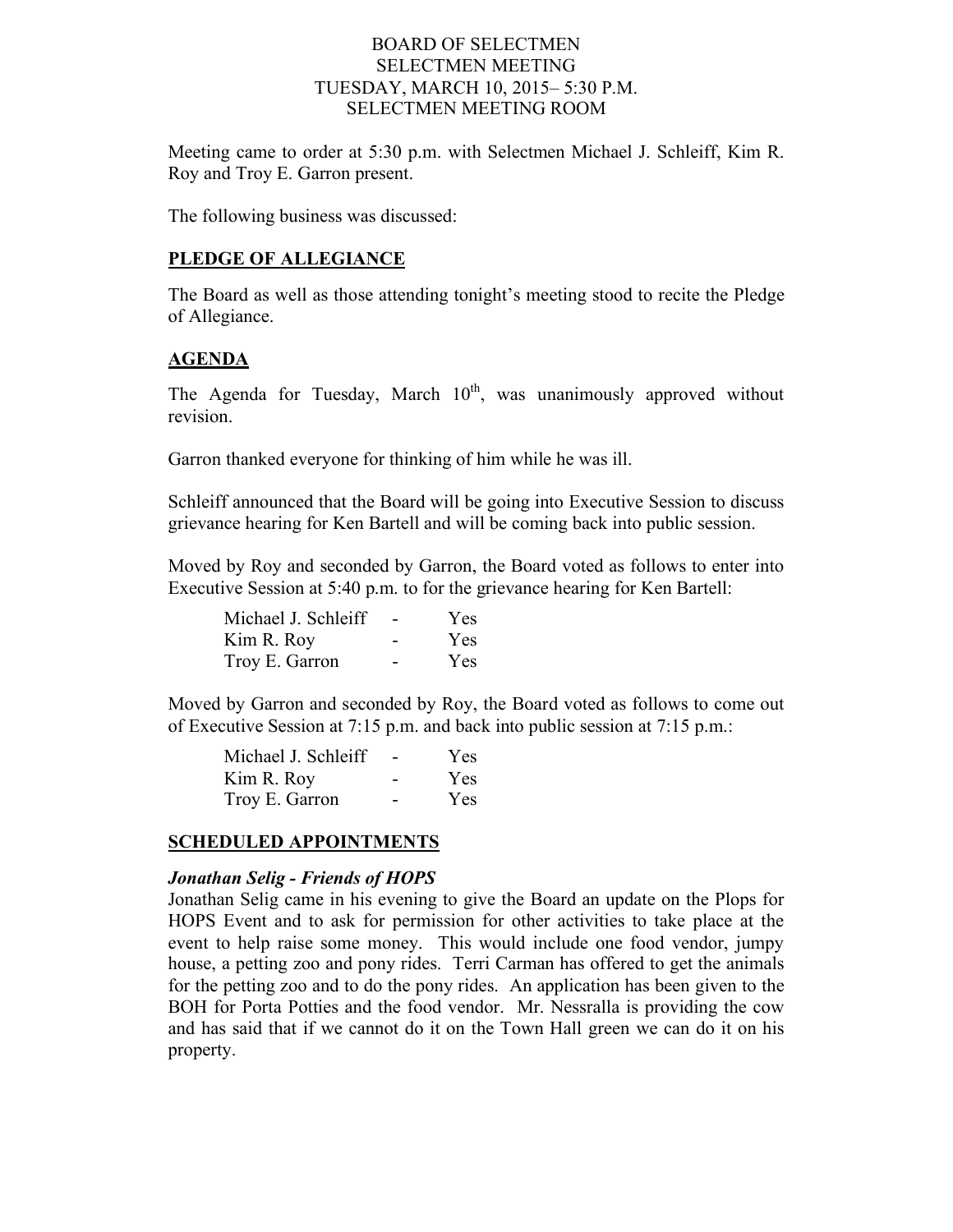Seelig wanted the Board of Selectmen aware that she (Terri Carman) is a private entity and does not carry insurance. Schleiff wants to make sure she is okay with crowds and asked what type of animals she will be bringing. Jonathan said he would ask her. Roy has checked with Bob Badore to see if we had a street line to make the squares but we do not. Garron suggested asking the Middle School or High School. Jonathan briefly mentioned to the BOS the upcoming  $2<sup>nd</sup>$  annual 5K race in June.

#### Gordon Andrews – SL FY2015 & FY2016 Budget

First thing discussed was that on March  $16<sup>th</sup>$  the BOS will have a joint meeting with the Finance Committee to interview/appoint Linda Braga to the Finance Committee.

Andrews then wanted to talk about the issue with Silver Lake's FY15 & 16 budget. He began by saying that they do not have an assessment number from the district but Seelig has come up with one.

Seelig said they did not have any State aid or minimum contribution numbers and that is why they have not been able to vote a budget and said if we used last year's numbers we would have been off and this would have been a disadvantage to Halifax. He continued to say that all the number exists and if use we use them and plug them in it averages to a \$250,000 increase.

Andrews thinks Plympton's minimum growth factor increase of 6.6% is incorrect and the State is basing their calculation from some wrong data and is questioning if the minimum contribution number for Kingston and Plympton are real. He said that once the spreadsheet is uploaded online we can contact the State to see where they got their figures from.

Roy thoughts on the Pembroke money was to get the refund, then have SL present their 10 year capital plan set the priorities, then we can commit to do some of those capital items. She said that this has not been officially presented to the full school committee but we all need to be on the same page.

Andrews then said with the preliminary number that was given Seelig has calculated there is about a \$250,000 increase in the budget. He said that the Finance Committee is going to recommend level funding the local aid portion and accept the number from the governor's budget for the Chapter 70 aid increase, which is about \$29,000. Andrews thinks it makes sense to plan for no increase in that line so when we look at the deficit it is about \$230,000 then if you add Silver Lake's increase of \$250,000 Halifax is at a \$480,000 deficit.

Roy asked Sandy to plug in the elementary school budget (which has not been voted) to see what it does to the deficit. She continued to say that if we adjust the revenues (State), put in the new amount for the elementary and take \$10,000 from police wages then we would be in a \$145,000 deficit and then add the \$250,000 so then we would be close to \$400,000. Seelig said this figure does not include snow and ice deficit and said that Sandy still has not gotten all the bills in from Melissa over at Highway but currently the actual amount we got is a positive. He continued to say that if we do a have a deficit it will not be as substantial to other communities because we budgeted properly and they spend more money per mile on road work.

Andrews believes that our assessment needs be level funded from Silver Lake. Roy said we still will be looking for \$145,000. At the Finance Committee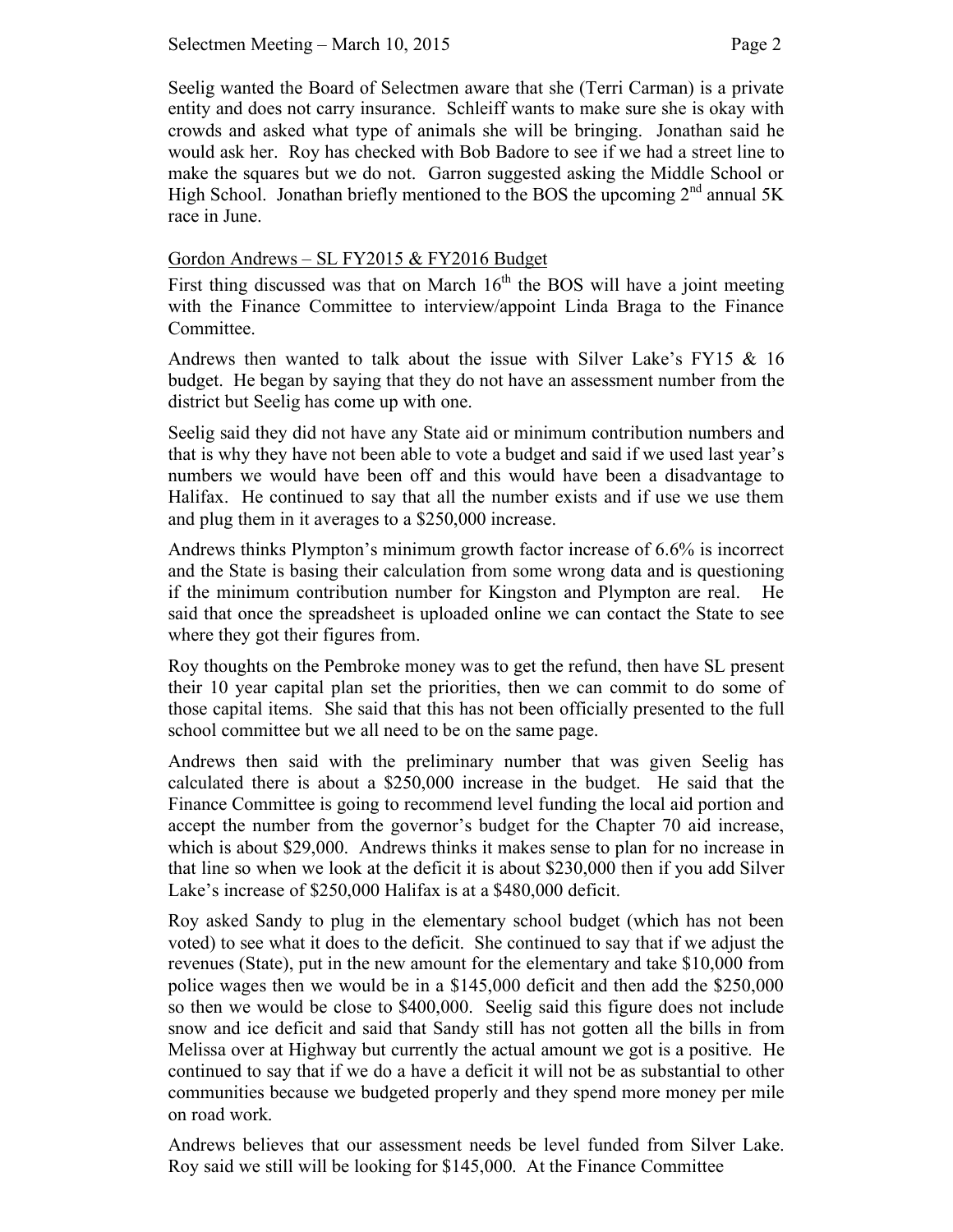meeting on March  $16<sup>th</sup>$  both the elementary and SL members of Halifax will be coming as well as the superintendent and assistant superintendent.

Roy wanted to talk about the SL assessment in the sense we do not treat one department differently then another. There are going to be things within their budget that they are going to have increases such as steps and health insurance and asked if we level fund are we treating them differently than the other departments. Seelig said if we are at a level assessment that does not mean the other two towns are as their assessments will still go up.

Andrews said it would be great if the Board could attend their meeting on March 16<sup>th</sup> and stressed that we are in a hole and the hole is going to get deeper therefore we are going to have to talk about what the priorities are.

Schleiff asked if we could handle the COA differently than the other departments. Andrews said that when you look at the budget police, fire and dispatch are untouchable and Schleiff said that he never said they were untouchable but said see what they come up with and said that he changed his mind on that one department. Andrews said that they are going to have to make choices as a group and it is okay if FinCom disagrees with the selectmen. Schleiff then asked if they will have a better idea next Monday and he really could not say. Roy then asked if any other departments resubmitted their budgets and he said he did not believe so. In closing Roy wanted everyone to know that we are going up to the levy and Andrews added that tax bills will be going up by 4.5 % and we are still looking at cuts.

# **MINUTES**

Moved by Garron and approved by Roy, the Board unanimously approved the following Selectmen Minutes:

Regular Session – December 9, 2014 Regular Session – January 28, 2015

# **AFFIRMED WARRANT AND COMMITMENT**

Moved by Garron and approved by Roy, the Board unanimously affirmed the following warrants and commitments with the exception of Schleiff abstaining from the Police Department payroll in warrant #70:

| Payroll Warrant             | #70    | \$380,411.32 |
|-----------------------------|--------|--------------|
| Vendor Warrant              | #73    | \$294,230.32 |
| School Warrant              | #74    | \$267,304.82 |
| <b>Ambulance Commitment</b> | #2 $B$ | \$30,387.46  |

#### **APPROVED WARRANTS AND COMMITMENTS**

Moved by Garron and seconded by Roy, the Board unanimously approved payment of the following commitments and warrants with the exception of Schleiff abstaining from the Police Department payroll in warrant #75:

| Payroll Warrant      | #75    | \$352,516.09   |
|----------------------|--------|----------------|
| Vendor Warrant       | #76    | \$1,235,259.06 |
| Withholding Warrant  | #77    | \$127,780.41   |
| Mobile Home Park Fee | $\#03$ | 5,160.00       |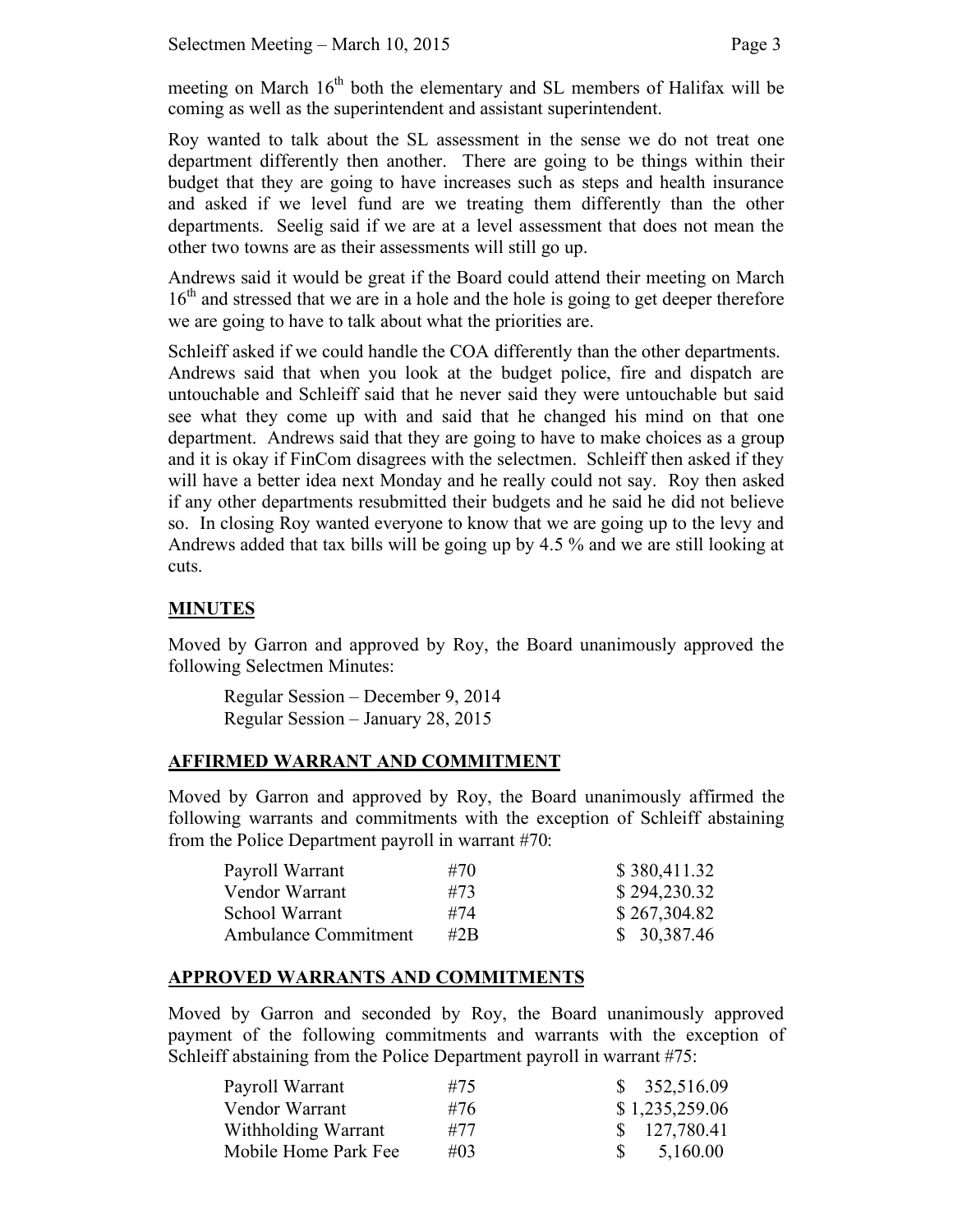Moved by Garron and seconded by Roy, the Board unanimously approved payment of the following Selectmen bills dated March 10, 2015:

| Attorney Lawrence Mayo (legal services/Feb.)\$ 1,509.38               |  |  |
|-----------------------------------------------------------------------|--|--|
| Deutsch Williams Brooks (legal services/Feb.)\$ 580.15                |  |  |
|                                                                       |  |  |
|                                                                       |  |  |
| Lynch, Malloy, Marini, LLP (service/audit yr. end 6/30/14)\$ 3,000.00 |  |  |
|                                                                       |  |  |

The Board acknowledged payment of the Selectmen Office Payroll for the following week ending March 7, 2015 in the amount of \$6,229.64.

The Board acknowledged payment to the Treasurer for the following turnovers:

| <b>TURNOVER</b> | <b>AMOUNT</b> |
|-----------------|---------------|
| 2015-61         | \$1,174.00    |

# **GENERAL MAIL / DISCUSSIONS**

#### FY2014 Audit

The Board needs to complete the Related Party and Fraud Questionnaire in connection with the FY2014 audit.

#### South Coastal Counties Legal Services

The organization is interested in meeting with the Selectmen and/or Finance Committee to provide more information. They have submitted their yearly petition for their Article to be put on the Warrant. Roy stated that she does not want to meet with them and Schleiff said he would like to support South Shore Community Council. Seelig will have them meet with the Finance Committee.

# South Shore Women's Resource Center

This organization submitted their Article on March  $4<sup>th</sup>$ , which was after the deadline. The Board could re-open the warrant for this article or else propose it for the STM it then would be the Board's article and would require a 100 signatures or tell South Shore Women's Resource Center that they were too late and they would have to get the 100 signatures by the March  $24<sup>th</sup>$  or they will be out of luck.

Moved by Schleiff and seconded by Garron, the Board unanimously voted to open the warrant and place the article for South Shore Women's Resource Center, contingent that funding is available.

Moved by Schleiff and seconded by Roy, the Board unanimously voted to place South Shore Community Action Council Article on the Warrant contingent that funding is available.

Moved by Roy and seconded by Schleiff, the Board unanimously voted to close the warrant.

# Karen Fava – Resignation from Finance Committee

Karen Fava has resigned from FinCom due to unforeseen family needs.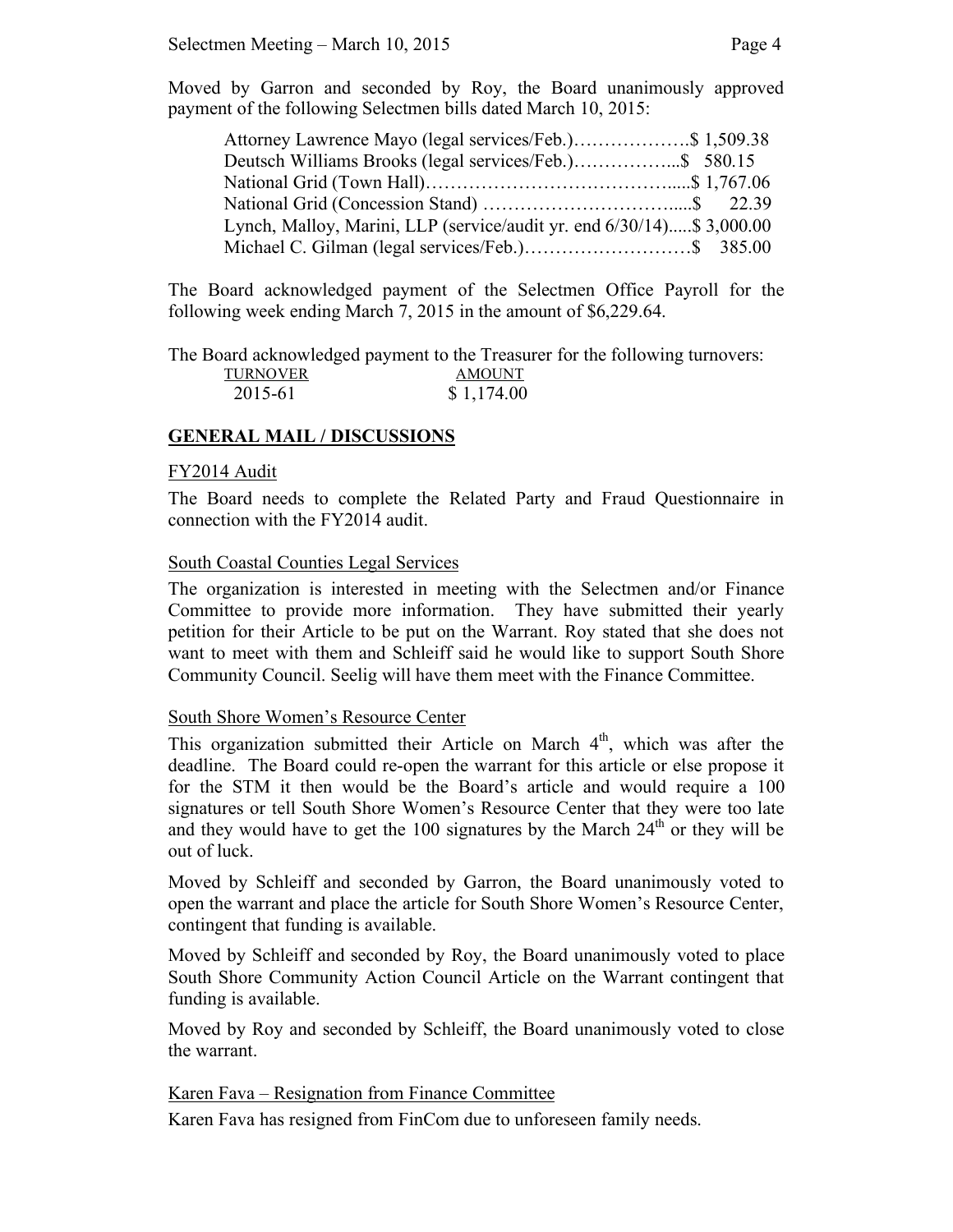Moved by Roy and seconded by Garron, the Board unanimously voted to send Karen a letter thanking her for her service.

# Deb Pizzi – Resignation from Halifax in Lights

Deb Pizzi has resigned as a full-time member from the committee but would be happy to volunteer for the event. This now leaves two people on the committee.

Moved by Garron and seconded by Roy, the Board unanimously voted to send a letter to Deb thanking her for her service.

# Thank-You to the Highway and Fire Department

Marc Gagnon has sent a letter thanking the Highway and Fire Departments for their help in connection with an incident on February  $2<sup>nd</sup>$ .

Moved by Roy and seconded by Garron, the Board unanimously voted to send letters to the Highway and Fire Department acknowledging of their service they provided to Mr. Gagnon.

# Town Report Photograph

Paper copies of photos that were submitted for the cover of the Town Report are in the mail folder.

# Plans for Garden from Beautification Committee Member

Preliminary plans for the garden beside the Town Hall were brought in by John Kessinger. This will be revisit next meeting.

# Ambulance Abatement

Moved by Roy and seconded by Garron, the Board unanimously voted to abate the following amount from the Ambulance Account:

February 2015 **FOR** \$11,938.19

# Fire Department - Lieutenant Proposal

Moved by Garron and seconded by Roy, the Board unanimously voted to setting up the position of Lieutenant as a possible full-time position contingent upon Town Meeting approval.

# Blackledge Farm - Chapter 40B Technical Assistance Award Letter

The grant application has been approved; now the award letter needs to be signed by the Chair of the Board of Selectmen.

Moved by Roy and seconded by Garron, the Board unanimously voted to have the Chair, Michael J. Schleiff sign the award letter.

# Fire Department Accident Reports

Information from the Chief concerning two accidents (neither caused by the Town) one on February  $19<sup>th</sup>$  in Brockton, where one of the ambulances was hit and the other on March  $5<sup>th</sup>$  in Sandwich, the Chief's car was hit. Accident reports, et cetera are in the mail folder if the Board would like to review.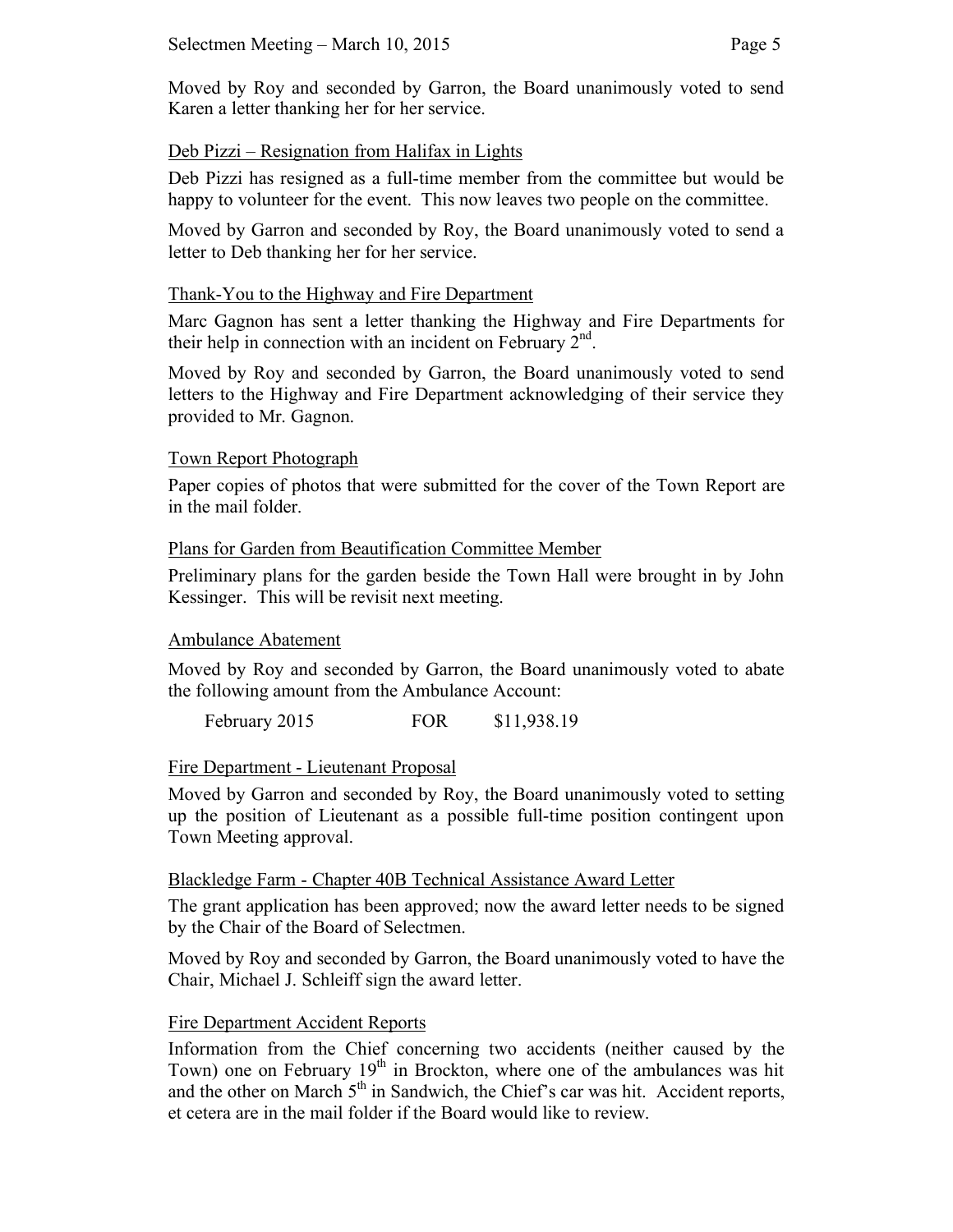#### Emergency Management – Snowstorms Reimbursement

HEMA will be making a request for reimbursement for the four snow storms. The total cost for the Town was \$146,315.22 and the hope is that we'll be receiving 75% reimbursement.

#### New Recycling Truck

Susan Johnston has dropped off information about the new truck. She will be in to meet with the Selectmen on March  $24<sup>th</sup>$ . If the board has any questions you between now and then, please let Seelig know and he will try to get answers before March  $24<sup>th</sup>$ .

#### Chapter 32B/Municipal Health Insurance Reform

Several years ago, the State Legislature approved a statute that allows communities to change their health plans as long as the new health plans meet the benefits included in the Group Insurance Commission's most popular plans. Right now, the Town offers nine plans that do. Seelig is not interested in changing this unless the Board decides that because of the Town's financial situation, the Town needs to move all employees to less expensive plans.

However, the reforms do allow the Town to discontinue the "hold harmless" agreements signed with the various unions when the Mayflower Municipal Health Group approved higher co-pays for its most popular plans several years ago. The "hold harmless" agreements meant that the Town would compensate employees if they paid more in co-pays and deductibles over the course of a year then they saved in the lower premiums. Very few employees meet that standard and the Town pays less than \$10,000 out each year. With that being said Seelig is recommending that the "hold harmless" agreements be discontinued but to do that, the Board will need to take the following steps:

- 1) Notify the unions that the Board intends to vote on the adoption of Chapter 32B, Sections 21 through 23.
- 2) Vote to adopt those sections (the sections allow for changes but do not require any changes be made).
- 3) Notify the Insurance Advisory Committee (made up of representatives of the unions) of any proposed changes
- 4) Notify the unions of the notice to the IAC ten days after notifying the IAC
- 5) Notify members of the proposed changes to members of the Public Employee Committee (again, representatives of the unions) of the proposed changes
- 6) Notify MA Administration and Finance of beginning and end dates of a thirty-day negotiation period concerning the changes along with notification of the Town's representative to a potential three-person committee to review the changes
- 7) Reach agreement or move to #8
- 8) Panel reviews and makes a decision concerning the changes.
- 9) Under #7 or #8, changes are implemented.

Accepting Sections 21-23 now would also allow the Town, sometime in the future, to make further changes and by-pass the first couple of steps in the process.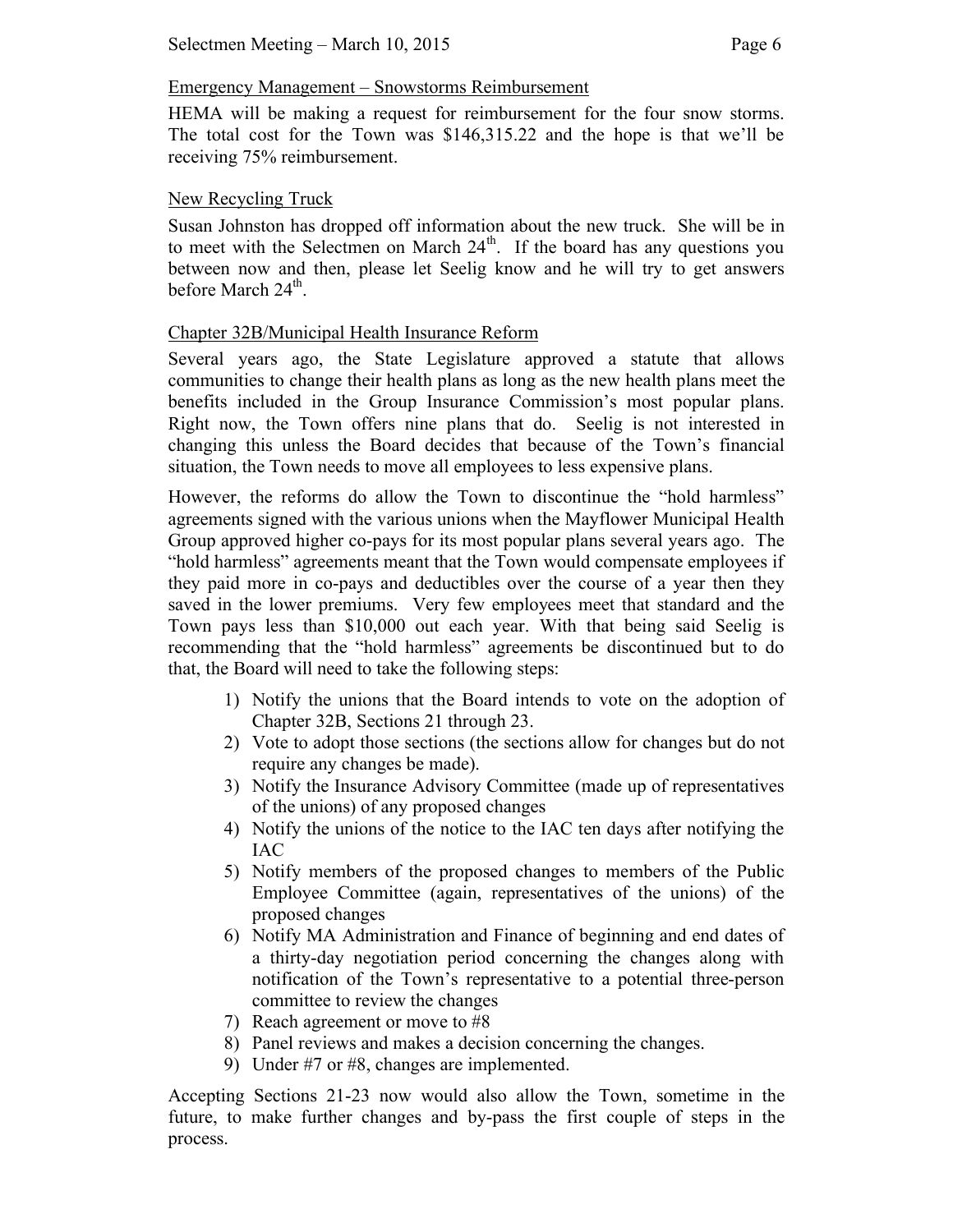#### Recycling Abatement - Bill #2559

Resident is requesting an abatement of annual fee of \$38 plus the \$5 late fee. ABC Disposal has confirmed that the homeowner participates in their recycling program.

Moved by Roy and seconded by Garron, the Board unanimously voted to abate Bill #2559 in the amount of \$43.

#### Green Communities Grant

Moved by Roy and seconded by Garron, the Board unanimously voted to authorize the Chair, Michael J. Schleiff sign the necessary paperwork in connection with the Green Communities Grant.

#### Water Tank Emergency Communications

Moved by Roy and seconded by Garron, the Board unanimously voted to send a letter to the Commissioners supporting the request for an "out rigger" for mounting the public safety antennas.

#### Chapter 40B - Blackledge Farm

The ZBA will hold a hearing for the 52-unit (single-family) project on March 16<sup>th</sup>. Copies of the letter that were sent to the MA Housing Finance Agency in July about the project have been given to the Board to review as well as the application. The Board then may want to determine if they want to send the same or a similar letter to the ZBA as part of the hearing process.

# Halifax Gold and Silver Coin Shop

Mr. Chiaramonte has been sent information about the cost of obtaining a copy of the draft of the minutes from January  $27<sup>th</sup>$ .

#### Right to Farm By-law and Agricultural Committee

Board will have a public forum on March  $31<sup>st</sup>$  at 7:00 P.M. on the above mentioned topics.

# Silver Lake Regional School District

The revenue committee will be meeting on March  $12<sup>th</sup>$  at 5pm and the full committee meeting will be at 6pm. Problems will include:

- Committee is using an expense-driven budget based on needs rather than a revenue-based budget based on what money is available from the Towns
- $\triangleright$  Committee used one-time only funds last year and then built that money into the budget requiring higher assessments in FY2016
- $\triangleright$  Committee may try to continue this practice, which does not work.
- $\triangleright$  Waiting to hear from the Committee about its intentions vis-à-vis the Capital Plan plus other possible uses of Pembroke and E&D money.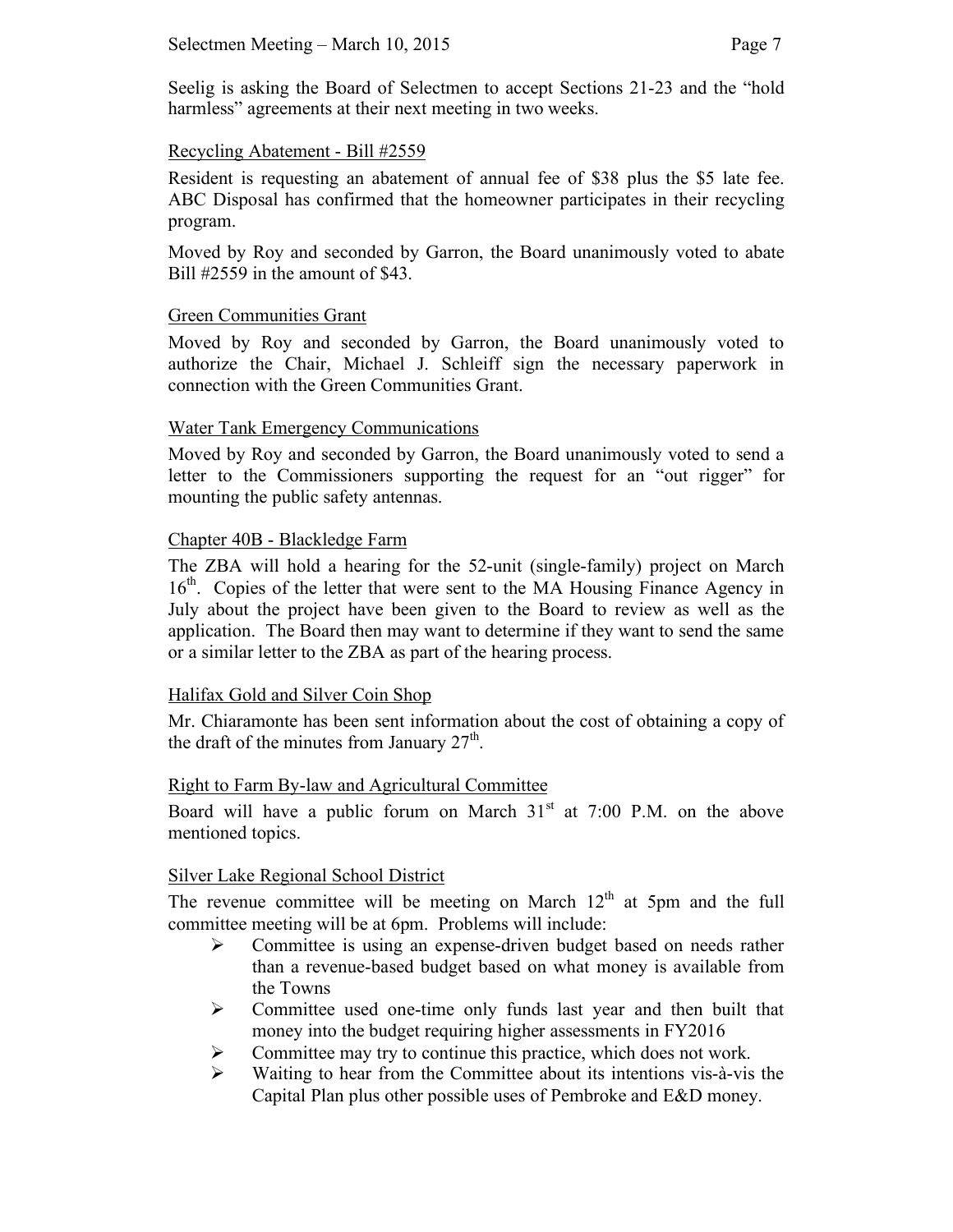# OPEB Trust Agreement & Investment Policy

Seelig has talked with the Town Accountant and the Assistant Treasurer, both of whom indicated that the next step would be for the Selectmen to review the changes proposed by Town Counsel in the Trust Agreement and Investment Policy. Roy and Garron were comfortable moving it but Schleiff has not read it yet.

Moved by Roy and seconded by Garron, the Board voted as follows to approve the OPEB Trust Agreement and Investment Policy:

| Kim R. Roy          | -                        | Yes       |
|---------------------|--------------------------|-----------|
| Troy E. Garron      | -                        | Yes       |
| Michael J. Schleiff | $\overline{\phantom{0}}$ | Abstained |

Bag and Tag Program - Lindy's General Store

Second half of the arrears have been paid.

# SWMI Grant

Seelig is completing the paperwork for this grant so that it can meet its April  $1<sup>st</sup>$ launch date.

# Cemetery Space – River Street

John Peck called to say that he may be able to have a landowner agree to sell some land off River Street for a cemetery if the Town is interested. Schleiff said that once they start to double stack they could think about purchasing. The Board was okay with Seelig to contact Mr. Peck.

# BMI

Board needs to ask questions and/or make a decision about whether to place an article at Town Meeting. Roy stated that she does not like to pay for something and Schleiff agreed with her and thinks an Article should be put in the Warrant. He is looking at the legal side of it. Garron has a moral problem with it but if we decide not to do it and it become a legal issue. Seelig stated that if BMI takes the Town to court the judge would not care that Town Meeting voted it down. Garron said to put it on warrant and have the Town vote it. Seelig said that if Town does not appropriate the money he will contact BMI and let them know that the money was not appropriated.

Moved by Garron and seconded by Roy, the Board unanimously voted place an article in the warrant to fund the annual licensing fee for copyrighted music on Town property.

# Meeting Spaces

The following letter was written from Paul Bicknell Wight:

*If I may with respect to future informational meetings to the residents and public I ask the political leaders of this great community to respond: the following is a response to an upcoming forum and any in the future.*

*If I may, As a New member to this Lovely Community (nov 2012) I would like to Express an opinion about community meetings at What Is Called THE GREAT HALL. Last year I attended the informational info meeting prior to Town Meeting regarding the issue of a senior community center, Seniors some in wheelchairs,*